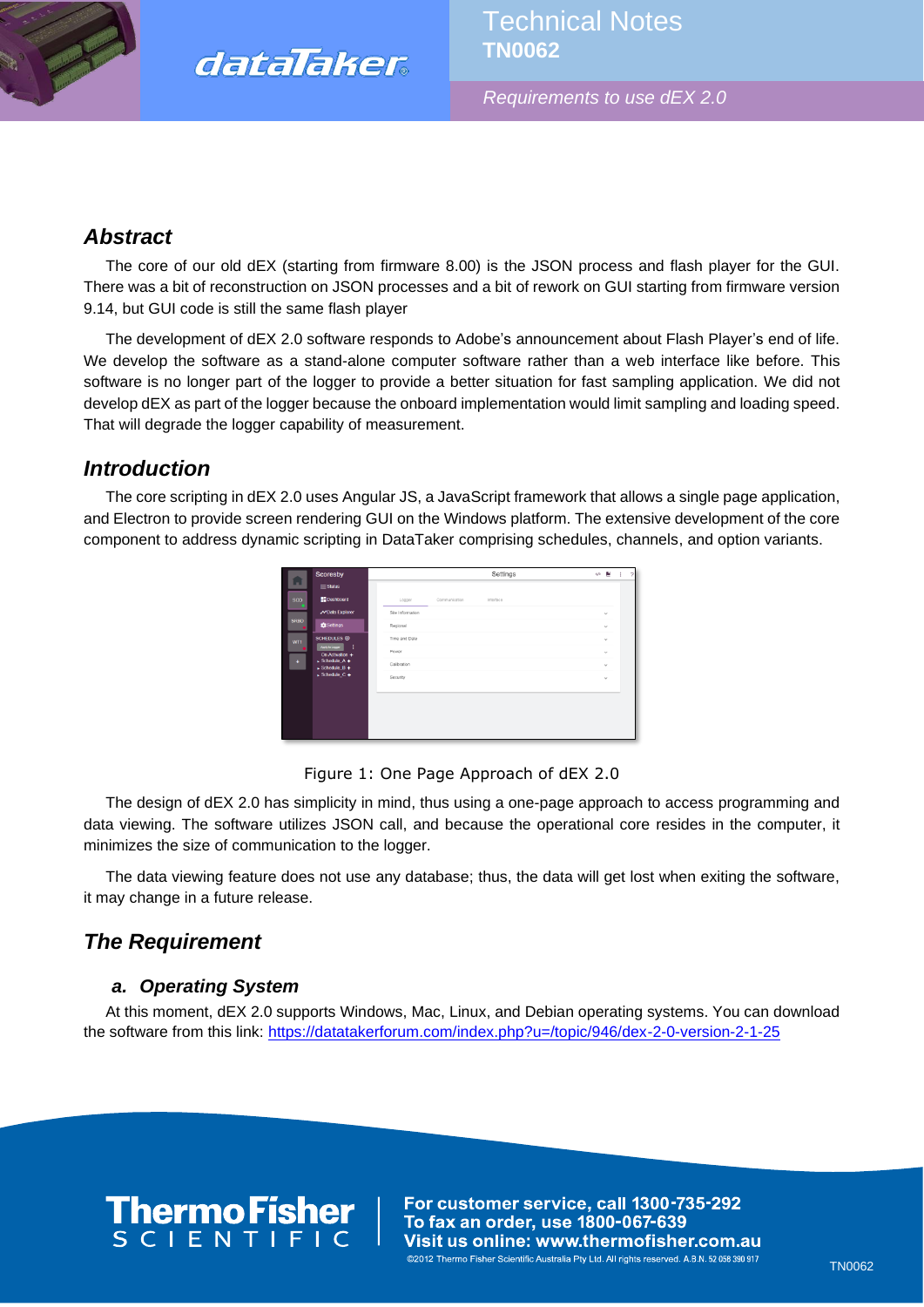



*Requirements to use dEX 2.0*

### *b. The Firmware*

The onboard dEX (old dEX) since firmware version 9.14 and newer has a flash player script that contains JSON calls. dEX 2.0 uses the same JSON calls, making it possible to run it under a firmware version of 9.14, 9.16, and 9.18. But those versions of firmware have various bugs that are not suitable for installing in the logger.

The recommended version would be 9.20 or 9.22, which are downloadable from this link: <https://datatakerforum.com/index.php?u=/topic/858/datataker-firmware>

### *c. The Logger Series*

Within the DataTaker product, series 1, series 2 and series 3 are the past version. And the latest version is series 4. We recommend using dEX 2.0 on series 3 and 4 because these series have a 100% wiring configuration match with dEX 2.0.

If you question whether dEX 2.0 can also access your series-2 logger, the answer is yes but in a limited fashion, specifically on wiring arrangement. When we develop a series-3 logger, we add many new wiring configurations such as 2-wire resistance (1\*R(2W)). That wiring was not available in series 2. So please take precautions on wiring configuration if you are using a series-2 logger. While for the series-1 logger, that series itself has no web interface; therefore, the hardware has no support to be accessed by dEX 2.0

## *Access Problem and Diagnostic*

Even after the users manage to meet the above requirement; they may still fail to gain access to dEX 2.0. These are some of the common problems.

### *a. Port Restriction*

dEX 2.0 utilizes port 80, so if there is a security setting that prevents access on port 80, you must disable it. Some of the security settings on port 80 could be anti-virus web security service, firewall, and gateway restriction.

One of the easy methods to check this restriction is using an individual PC/ laptop that is not configured with office network settings. If that personal PC can access the logger while the office PC cannot, there is a port restriction. You can set an exemption rule to overcome this.

### *b. Corrupted Firmware*

In a rare case, the firmware upgrade process may trigger a corrupted file system. It usually occurred on a specific upgrade process in which the transfer of firmware.bin to the internal logger memory was not 100% completed. When the system file gets corrupted, you can't access the logger using dEX 2.0

### *c. PROFILE Setting Restriction*

This bit came from the logger PROFILE setting, which you may miss, such as PROFILE HTTP\_SERVER PORT=81. That command changes the web interface port from 80 to 81; thus, you can't use port 80 in dEX 2.0.

# **ThermoFisher**<br>SCLENTIFIC

For customer service, call 1300-735-292 To fax an order, use 1800-067-639 Visit us online: www.thermofisher.com.au @2012 Thermo Fisher Scientific Australia Pty Ltd. All rights reserved. A.B.N. 52 058 390 917